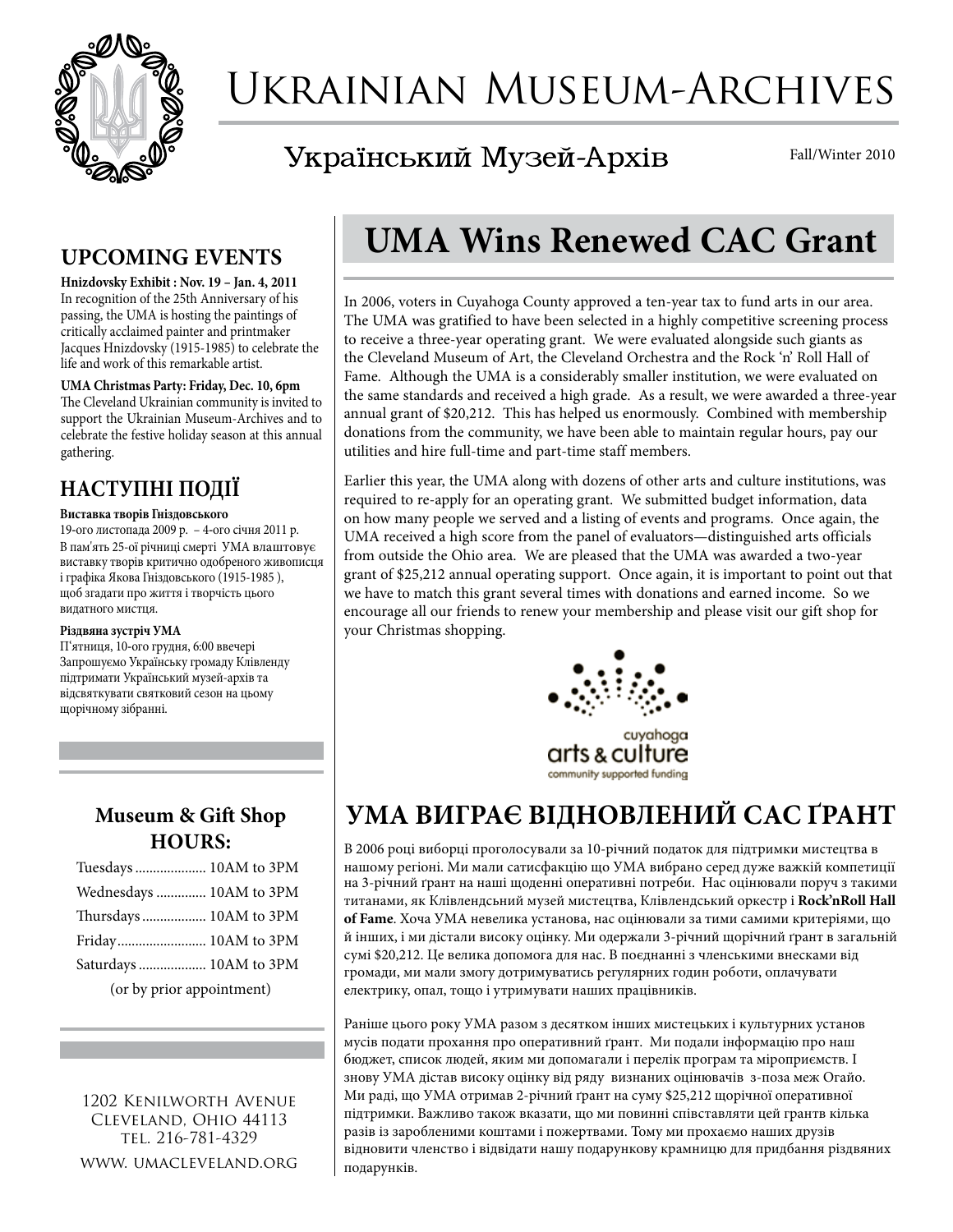

## **HNATIUK TEXTILE COLLECTION**

In our spring 2010 newsletter, we reported on the UMA's award of a \$15,000 Ohio Humanities Council (OHC) grant to conserve, catalogue and display the textile portion of the Hnatiuk Collection of Ukrainian Folk Art which we acquired in 2009. Now, the latest issue of the OHC publication Pathways (autumn 2010), has a lengthy summary of the grants that were awarded this year. We are pleased to report that the UMA received the 3rd largest grant—out of 34 in all. This high ranking is a tribute not only to the quality of the Hnatiuk collection, but also the comprehensive grant proposal put together by UMA Curator, Aniza Kraus, and University of Akron Professor Teena Jennings who have been working along with others on the collection. The award also demonstrates the high regard which the UMA has garnered over the years, thanks to the dedicated work of our staff and volunteers.

Over the past several months, Aniza and Teena have been photographing each individual textile for display on the UMA website (www.umacleveland.org) and a hard copy catalogue with scholarly articles and color photographs which will be available for purchase in 2011. Thus far, Aniza and Teena have photographed 375 out of approximately 450 items. The project will culminate with an exhibit at the UMA in June 2011, along with workshops and lectures on the art of Ukrainian Embroidery and beadwork (gerdans).

# **Antonovych Foundation Funds Shipment of UMA Duplicates To Ukraine**

There's not a week that goes by that someone doesn't drop a box or two and at times many more than that, of books, periodicals, phonograph records and other items. Invariably, we're able to add to our collection but far more often, we receive duplicates, triplicates, etc. of items we already have. This poses a dilemma for the UMA. Our mission is to preserve and share Ukrainian Culture and we do that with our extensive collections. On the other hand we don't have the space to store the many duplicate materials that pour into the UMA and so, we seek to send those materials to other institutions that can use them.

Ironically, one of the areas where materials about Ukrainian History and Culture are most lacking is in Ukraine itself. For seventy-five years, Soviet censorship blocked information about Ukraine's past—indeed, there were entire enterprises whose job was to distort the historical record to conform with communist ideology. Today, Ukrainian libraries, schools and universities, etc. are looking for basic source material that was forbidden for three generations. And that's something the UMA can share. Unfortunately, sorting duplicates is time-consuming and shipping them is expensive. That is why the UMA is gratified that the International Foundation of Omelan and Tetiana Antonovych awarded us a grant of \$15,000 to pay for a staff person and shipping costs to arrange for the transfer of our extensive duplicates to such institutions in Ukraine like the Vasyl Stefanyk Library in Lviv, the Kyiv-Mohyla Academy and the National University at Ostroh Academy.

One of the stipulations of the grant is that the UMA match the \$15,000 in funding. Dr. Borys and Mrs. Leslie Pakush graciously opened their home for a fundraiser to help match the donation. They also made a generous cash donation. UMA Resident Scholar, Andrew Fedynsky, is donating his time to the project as an in-kind match. Nonetheless, we are still several thousand dollars short of our goal of \$15,000 and welcome further donations. Marta Mudri and Erica Boyko have been preparing packages of books and periodicals from the early years of the 20<sup>th</sup> Century and post World War II Displaced Persons Camps to ship to Ukraine. As the project picks up, we hope to clear the UMA of clutter and put the donations of books and other items to good use. We would encourage those who do make donations of materials to also make a cash donation to help fund the shipment of duplicate items to Ukraine. As always, we remind donors that the UMA is a non-profit institution and those who make contributions are entitled to a tax deduction under Section 501 (c)(3) of the IRS Code.

#### **WOULD YOU LIKE TO GET INVOLVED?**

As this and previous newsletters amply demonstrate, the UMA is able to do a great deal with the resources that we have. This is due in large part to the work of our volunteers. Please consider joining one of our committees chaired by the following who help to maintain our buildings and property and serve on committees:

- • Development (Taras Szmagala, Jr.)
- • Collections (Daria Kowcz-Jakubowycz)
- • Outreach (Andrew Martyniuk)
- • Grounds & Buildings (Paul Burlij)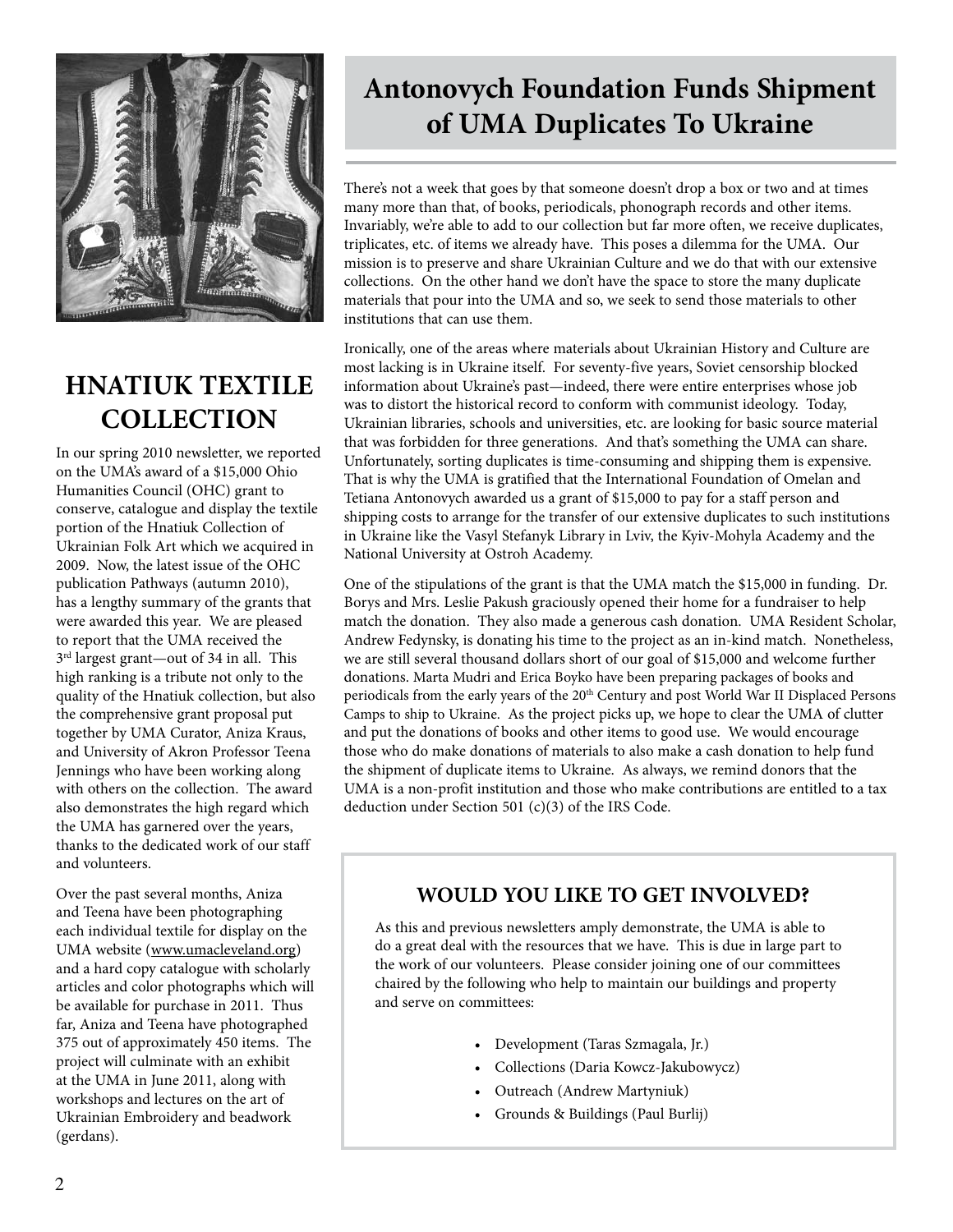## **ФУНДАЦІЯ АНТОНОВИЧІВ СПОНСОРУЄ ВІДПРАВЛЕННЯ ДУБЛІКАТІВ УМА В УКРАЇНУ**

Майже щотижня ми дістаємо одну, дві, а часом і більше пачок від когось з різними матеріялами -- книжками, фотографіями, періодичними виданнями, і т. ін. Часом ми можемо додати ці експонати до нашої колекції, але частійше ми дістаємо дублікати. Це поставило УМА перед дилемою. Нашою місією є збереження і розповсюдження української культури і ми це робимо нашими багатими колекціями. З другого боку, ми не маємо так багато місця, щоб зберігати подвійні і потрійні експонати, тому ми шукаємо способів, як відіслати ці матеріяли до інших установ, які їх потребують.

За іронією долі, місцем, де є нестача матеріялів про українську історію та культуру є саме Україна. За 75 років радянська цензура приховувала інформацію про минуле України – існували установи, які перекручували історичні факти, щоб привести їх у відповідність з комуністичною ідеологією. Сьогодні бібліотеки, школи, університети розшукують матеріяли, що були забороненими впродовж трьох поколінь. І УМА має чим поділитись. На жаль сортування дублікатів вимагає багато часу, і пересилання також є дорогим. Тому УМА вдячний міжнародному Фонду Омеляна і Тетяни Антоновичів, які надали нам ґрaнт у сумі \$15,000, щоб оплатити роботу працівників, а також пересилку в Україну до таких установ як бібліотека В. Стефаника у Львові, Києво-Могилянська Академія і Національний університет при Острозькій академії.

Однією з вимог ґрaнту є те, що УМА доложити своїху \$15,000. Д-р Борис і п. Леслі Пакуш гостинно відчинили двері свого дому для проведення доброчинного вечора. Вони також зробили щедру грошову пожертву. Постійний науковий працівник УМА Андрій Фединський жертвує свій час для роботи над проєктом. Але нам ще бракує кілька тисяч доларів до суми і ми заохочуємо робити пожертви. Марта Мудра і Еріка Бойко почала готувати пачки з книжками і періодичними виданнями з перших років 20**-**ого ст., як також про табори для переміщених осіб після Другої світової війни. По мірі розвитку нашого проєкту ми сподіваємося зробити порядок з експонатами УМА і пожертвами книжок та інших речей. Ми заохочуємо тих, хто вже подарував різні матеріяли також зробити грошову пожертву, щоб допомогти переслати дублікати в Україну. Також ми нагадуємо жертводавцям, що УМА є неприбутковою установою, і тому ті, що роблять внески, мають право на віднімати їх від податку за Секцією 501 (с)(3) IRS Code.

#### **ХОЧЕТЕ ПРИЙМАТИ УЧАСТЬ?**

Як ми вже писали в цьому і попередньому випусках нашої газети, УМА може багато зробити із своїми ресурсами. В більшості це все завдяки роботі наших добровольців. Поміркуйте над рішенням про приєднання до наших комітетів, які допомагають утримувати наші приміщення і майно:

- Розвиток (Тарас Шмагала, мол.)
- Колекції (Дарія Ковч-Якубович)
- Зв'язок з громадскістю (Андрій Мартинюк)
- Присадиба і будинки (Павло Бурлій)



# **ТЕКСТИЛЬНА КОЛЕКЦІЯ ГНАТЮКІВ**

В весняному виданні нашої газети ми повідомляли, що УМА дістав нагороду в сумі \$15,000 від **Ohio Humanities Council (ОНС**) для консервації, каталогування і показу текстилю з колекції українського мистецтва родини Гнатюків, яку ми дістали в 2009 році. В останньому випуску видання **ОНС Pathways** ( осінь 2010 року ) було опубліковано довгий список ґрантів, виданих цього року. І тепер нам приємно повідомити, що УМА дістав 3-ій найбільший ґрантів з 34. Така висока позиція це не тільки визнання якості колекції родини Гнатюків, але також вичерпна пропозиція на ґрантів, підготовлена куратором УМА Анізією Краус та професором Університету в Акроні Тіною Дженнінґс, які працювали разом з іншими над колекцією. Нагорода також є демонстрацією високої поваги, яку УМА заслужив за багато років праці, завдяки невтомній роботі його працівників та добровольців.

Протягом останніх семи місяців Аніза і Тіна фотографували текстильні експонати для показу на вебсайті УМА (www.umacleveland.org) і над копією каталогу із науковими статтями та кольоровими фотографіями, які можна буде придбати в 2011 році. На даний час Аніза і Тіна сфотографували 345 експонатів із 450. Кульмінацією проєкту буде виставка в УМА в червні 2011 року, а також ряд практичних лекцій про українську вишивку та ґердани.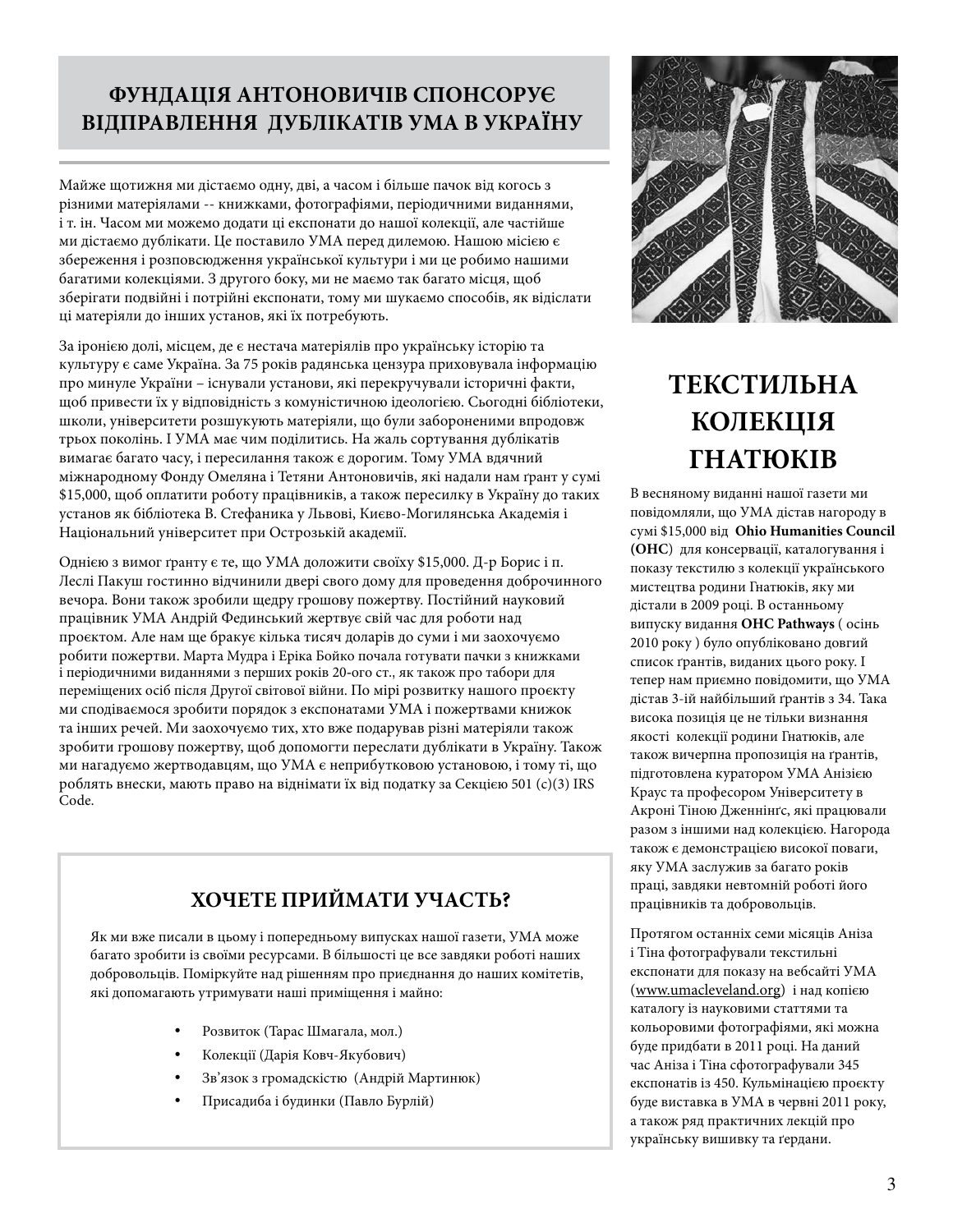

Aniza Karmazyn Art Exhibit Мистецька виставка Анізії Кармазин



Visitors enjoying the UAYA Exhibit Відвідувачі на виставці СУМА



UMA Music Curator Oleh Mahlay Куратор музики Олег Махлай

# **RECENT EVENTS**

**Art Exhibit –** As part of our mission, the UMA schedules art exhibits which feature Ukrainian topics or the work of Ukrainian-American artists. The most recent exhibit in September featured woodcuts, paintings and mixed media by Anizia Karmazyn, a prolific artist in the Greater Cleveland area. Inspired by the beauty that surrounds us, Anizia celebrates the forms, textures, colors, patterns found in nature even as they change from moment to moment, season to season and year to year.

**60th Anniversary Exhibit of the Ukrainian American Youth Association (UAYA) –** On Friday, October 8<sup>th</sup>, the UMA hosted a 60<sup>th</sup> Anniversary Wine and Cheese Reception and Exhibit for the UAYA. The opening of the exhibit was well attended by members of the organization who had the opportunity to browse through old photographs, scrapbooks and documents that brought back nostalgic memories from the past 60 years of the UAYA's presence in Cleveland. The current head of Cleveland's chapter, Olga Migielicz, gave a warm welcoming speech and many guests stayed to mingle and reminisce. In addition to the opening night of the exhibit, UAYA youth visited the exhibit on one of their regularly scheduled Saturday meetings with a field trip on Saturday, October 16. The children enjoyed learning about the past 60 year history of their organization from the exhibit, which was put together by the UMA in conjunction with the UAYA board of directors.

**MUZYKA @ the UMA** – UMA Music Curator Oleh Mahlay has put together a delightful series of lectures and audio concerts that focus on the diversity and beauty of Ukraine's musical tradition. In September, Oleh presented "Music from the Land" which tapped into the rich repertoire of songs based on nature and the change of seasons. He specifically selected the music to complement Anizia Karmazyn's art exhibit, whose works are inspired by a similar love of the natural world. On Friday, November 5, Oleh presented his fourth Muzyka @ the UMA event – "Welcome to Cleveland". The well-attended event took us through the history of Ukrainian immigrants in the Cleveland area. The lecture wove Ukrainian history and music through many famous sites throughout Cleveland including the Terminal Tower, Lemko Hall and even Severance Hall, where attendees learned that the first conductor of the Cleveland Orchestra had a Ukrainian background. The lecture took attendees on an interesting and sometimes nostalgic historical journey that was enjoyed by all.

**UMA Fundraiser** – For the second year in a row, Dr. Borys and Mrs. Leslie Pakush generously served as hosts at their beautiful home in early October for the UMA Winetasting Fundraiser. In addition to a wide array of wines, the event featured a delicious buffet of various meats, seafood, vegetables and pastries. The fundraiser this year was dedicated to acquiring matching funds for the \$15,000 grant awarded the UMA by International Foundation of Omelan and Tetiana Antonovych. More than a hundred people attended the fundraiser which brought in approximately \$7,000 toward the match. Even if you were unable to attend, we still welcome donations toward the required match.





UMA members enjoying food and drink at Annual Fundraiser Члени УМА в домі П. Пакишів на зборі грошей на потерби Музею

Photos by Walter Ciszkewycz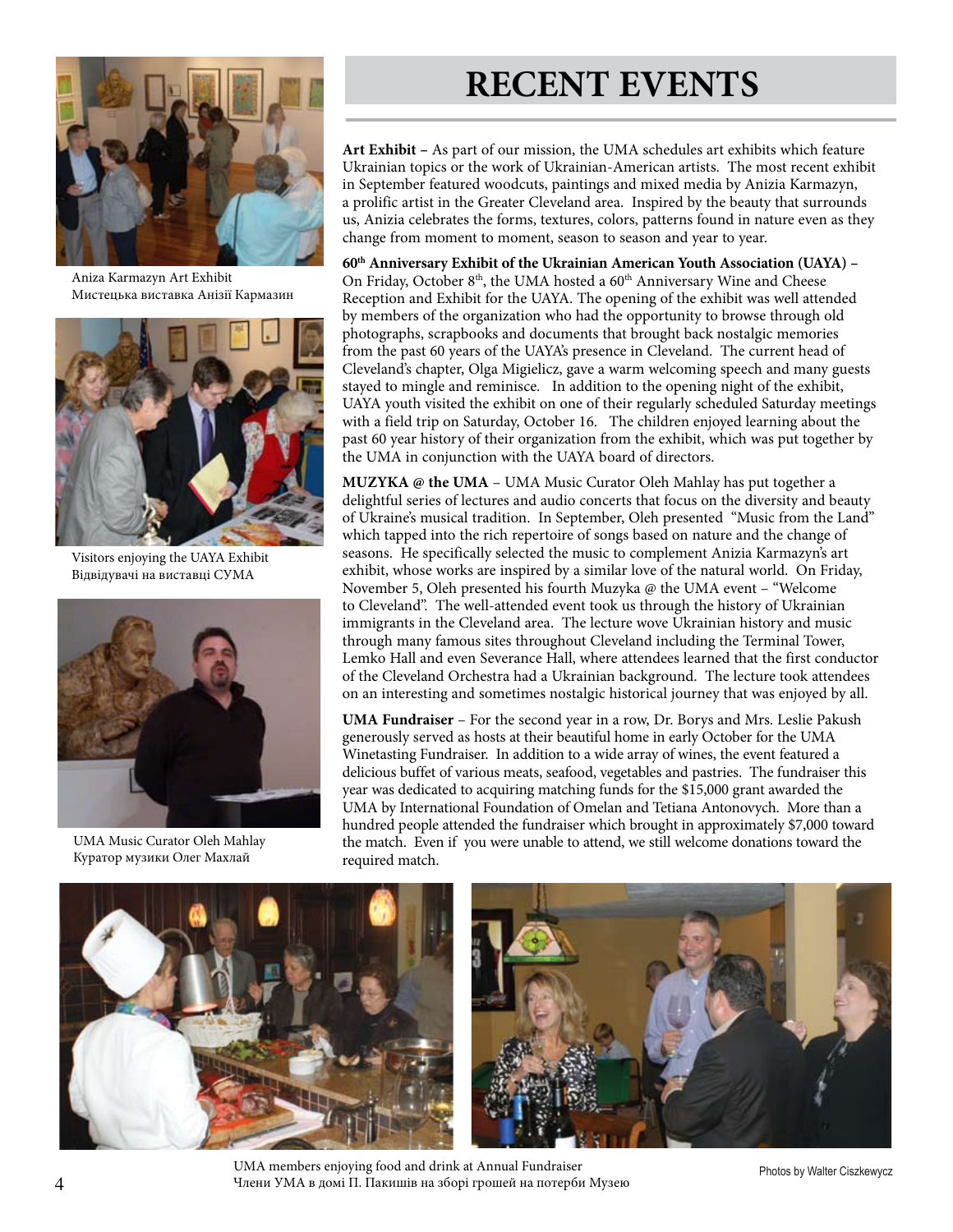# **НЕДАВНІ ПОДІЇ**

**Мистецька Виставка –** Частиною нашої місії є планування і показ виставок на українські теми, а також виставлення робіт українсько-американських мистців. Недавні виставки, що проходили у вересні, демонстрували дереворити, живописні роботи і змішану техніку Анізії Кармазин -- плодовитої артистки Великого Клівленду. Черпаючи натхнення із краси, що нас оточує, Анізія обдарована мистецьким відчуттям, форми, текстури, кольорів, взорів природи, навіть, якщо вони змінюються щохвилі, щосезону, щороку.

**Виставка до 60-річчя СУМА (Спілки Української Молоді Америки**). В п'ятницю 8 жовтня в УМА відбулось прийняття з вином і сиром та відкриття виставки СУМА. Відкриття було людним, на якому були присутні члени організації, які мали можливість оглянути старі фотографії, альбоми і документи, що розбудили ностальгічні спогади за 60 років існування СУМА у Великому Клівленді. Теперішня голова відділу СУМА в Клівденді Ольга Мігелич виступила з теплим привітанням. Гості із задоволенням гуторили та взаїмно вимінювалися спогадами. Окрім цього вечора, молодь СУМА відвідала виставку в суботу 16 жовтня, в день, коли вони мають свої звичайні сходини. Дітям було цікаво довідатись про історію їх організації, оглядаючи виставку, підготовлену спільно УМА і радою директорів СУМА.

**MUZYKA@the UMA**. Музичний куратор УМА Олег Махлай склав серію чудових лекцій і аудіо концертів, які були зосереджені на різноманітності і красі українських музичних традицій. У вересні Олег представив Mузику зі Землі, яка була основана на піснях про природу і змін пір року. Він спеціяльно вибрав музику, щоб доповнити мистецьку виставку Анізії Кармазин, роботи якої теж надихнула любов до природи. В п'ятницю 5 листопада четверту лекцію під назвою "Гостинно запрошуємо до Клівленда", яка провела нас дорогами історії українських емігрантів. В лекцію були вплетені українська історія та музика з показом відомих місць як Terminal Tower, Лемківський зал, і навіть Severance Hall. Слухачі довідалися, що перший диригент Клівлендського оркестру був українського походження.

**Збір Коштів для УМА –** Другий раз підряд д-р Борис і п. Леслі Пакуш ласкаво приймали гостей в своєму чудовому домі, де на початку жовтня відбувся доброчинний вечір УМА. Окрім великого вибору вин, також були різні смачні м'ясні та рибні закуски, ярина, овочі і печиво. Цей доброчинний вечір проводився з метою збору коштів необхідних для отримання ґранту УМА від Міжнародного фонду Омеляна і Тетяни Антоновичів. На вечорі, де були присутніми більше ніж сто осіб, було зібрано майже \$7,000. Навіть якщо ви не змогли бути того вечора з нами, ми просимо зробити пожертву для необхідного нам ґранту.



Artist Anizia Karmazyn



Linda Hupert demonstrates pysanka artistry to members of the Jewish Community Center Лінда Гуперт вчить писанкарство членам Єврейського громадського центру



Збір грошей на потреби Музею At the fundraiser

Photos by Walter Ciszkewycz



Збір грошей на потреби Музею At the fundraiser



UAYA members at the UMA Члени СУМА на сходах УМА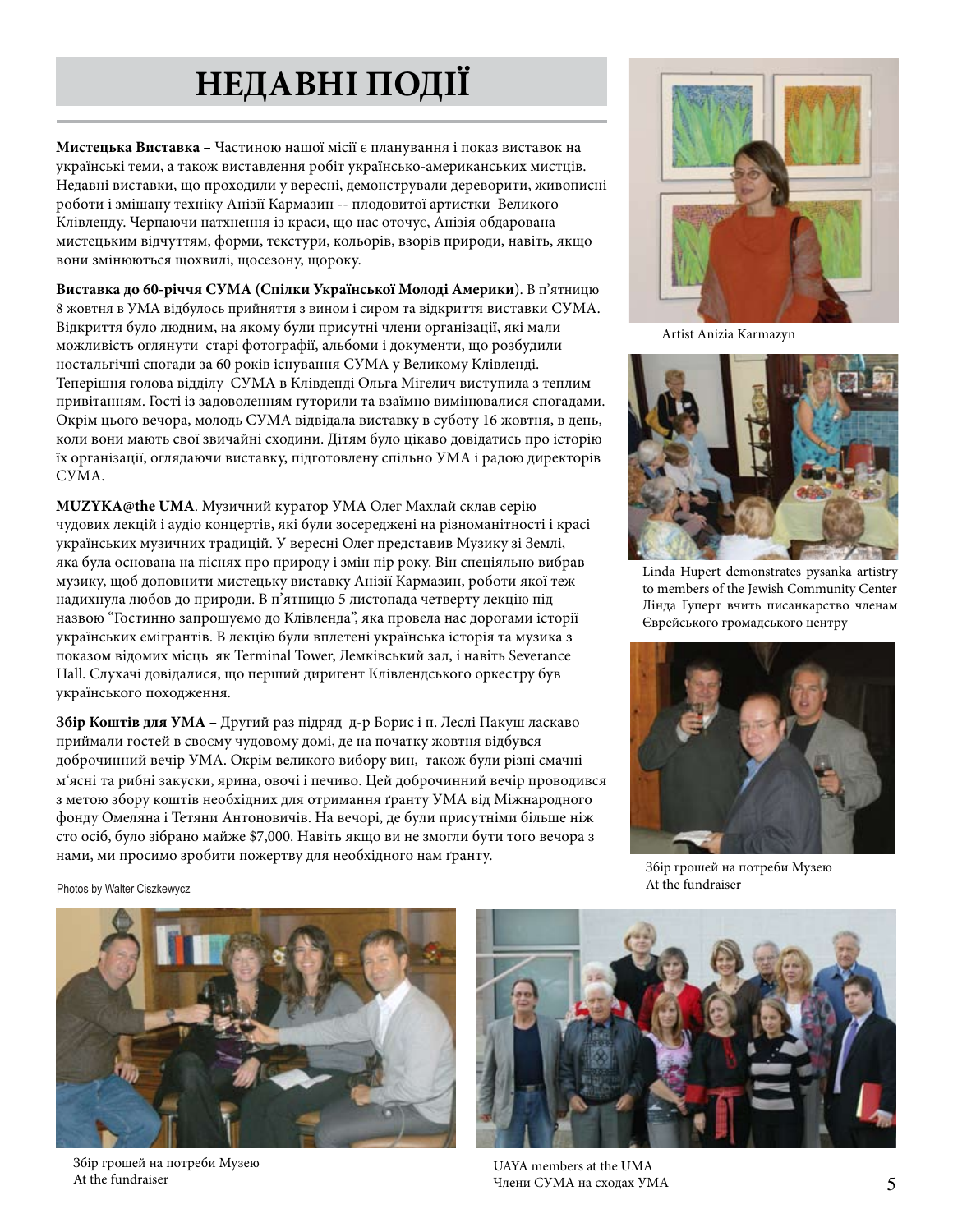## **WHY YOUR MEMBERSHIP MATTERS**

In 1996, Dr. Yuriy Shcherbak visited the UMA. He was so impressed by the size and quality of our collection that he insisted the UMA be included as a Pilot Project in the U.S.-Ukraine Agreement on Cultural Preservation which he negotiated during his tenure as Ukrainian Ambassador to the United States. That status has helped the UMA win numerous grants from the U.S. Department of Housing and Urban Development, the State of Ohio Cultural Facilities Commission, the City of Cleveland Department of Development, Cuyahoga Arts and Culture, the Ohio Humanities Council and several private foundations.

These grants do not just happen. Success requires face to face meetings, along with a lengthy and complex application process where we have to submit program information, financial details, a budget, timeline, etc. Fortunately, we have highly competent staff and board members who have experience preparing these kinds of applications. And that, combined with the importance of our collection and success in carrying out our mission, is why we have been so successful.

Despite this, nothing can replace the support of our members. Membership dues provide the funds by which we operate -- without them, we would not be able to keep our doors open, pay the utilities and salaries and, yes, match the grant money that has helped us expand our facilities and programming. It's a huge challenge, because the greater our success in winning grants, the more pressure there is to maintain and indeed, increase our membership. That is why we are so grateful for every donation, from the \$25 membership that a student or retiree might contribute, all the way to the top dollar contributions. Please check to see whether you are on the list of members and, if not, we hope you will add your name. Thank you.

## **UMA Cooperates With Other Institutions**

Over the past several years as our collection has grown and the physical appearance of our facilities has improved, the UMA has become a showcase for Ukrainian art and culture. As a result, outside institutions are increasingly appealing to us to cooperate with their programs and events. We are pleased to help out inasmuch as growing interest in all things Ukrainian helps us garner support as well. Over the past half year and longer, the following institutions have reached out to the UMA for assistance:

- Sts. Peter & Paul Ukrainian Catholic Church: the "Mother Church" in Cleveland was founded in 1910. At the request of the Centennial Committee, the UMA made numerous photographs, documents, certificates, etc. available for display at the church during the festive celebration this past summer. The UMA also has several photographs and other items associated with Sts. Peter & Paul on permanent display at the Museum exhibit on the first and second waves of Ukrainian immigration to Cleveland.
- New York Museum Mazepa Exhibit: The Ukrainian Museum in New York commemorated the 300<sup>th</sup> anniversary of the Battle of Poltava where Hetman Ivan Mazepa and Swedish King Charles XII took on the forces of Tsar Peter I with an exhibit. The UMA provided several items from our collection related to Ivan Mazepa, particularly those from the 250<sup>th</sup> Anniversary Commemoration in the Diaspora in 1959.
- The Ukrainian Institute in New York is having an exhibit of artwork by Ukrainian-American sculptor, Alexander Archipenko. As part of the exhibit, the Institute borrowed seven lithographs from the UMA Archipenko collection, which includes all ten from the series *Les Formes Vivantes* (1963) which was donated to UMA by the Stecyk Family following completion of our archival building.
- Cleveland Council on World Affairs sponsored a group of ten health care providers from Crimea who came to Cleveland under the auspices of the Community Connections program to learn about public health programs at some of our major hospitals. The UMA welcomed the group from Ukraine with tours of our facility and a reception where each participant had an opportunity to relate something about their background and experiences. A large group of area Ukrainians welcomed our guests and toasted to their success.

#### **UMA WEBSITE—A NEW LOOK**

Please visit the UMA Website, **www.umacleveland.org** which will soon have a new look. In the past, we've received many compliments about our website but after more than five years and after consulting with members, we decided to provide an update. We will continue to provide up-to-date information about our events and feature on-line exhibits. With the new look, you will be able to find directions, leave comments, purchase items from our gift shop, renew your membership and make donations. We expect to have the new website ready by the New Year. Please feel free to let us know what you think. In the meantime, the current website will continue to serve our members and friends.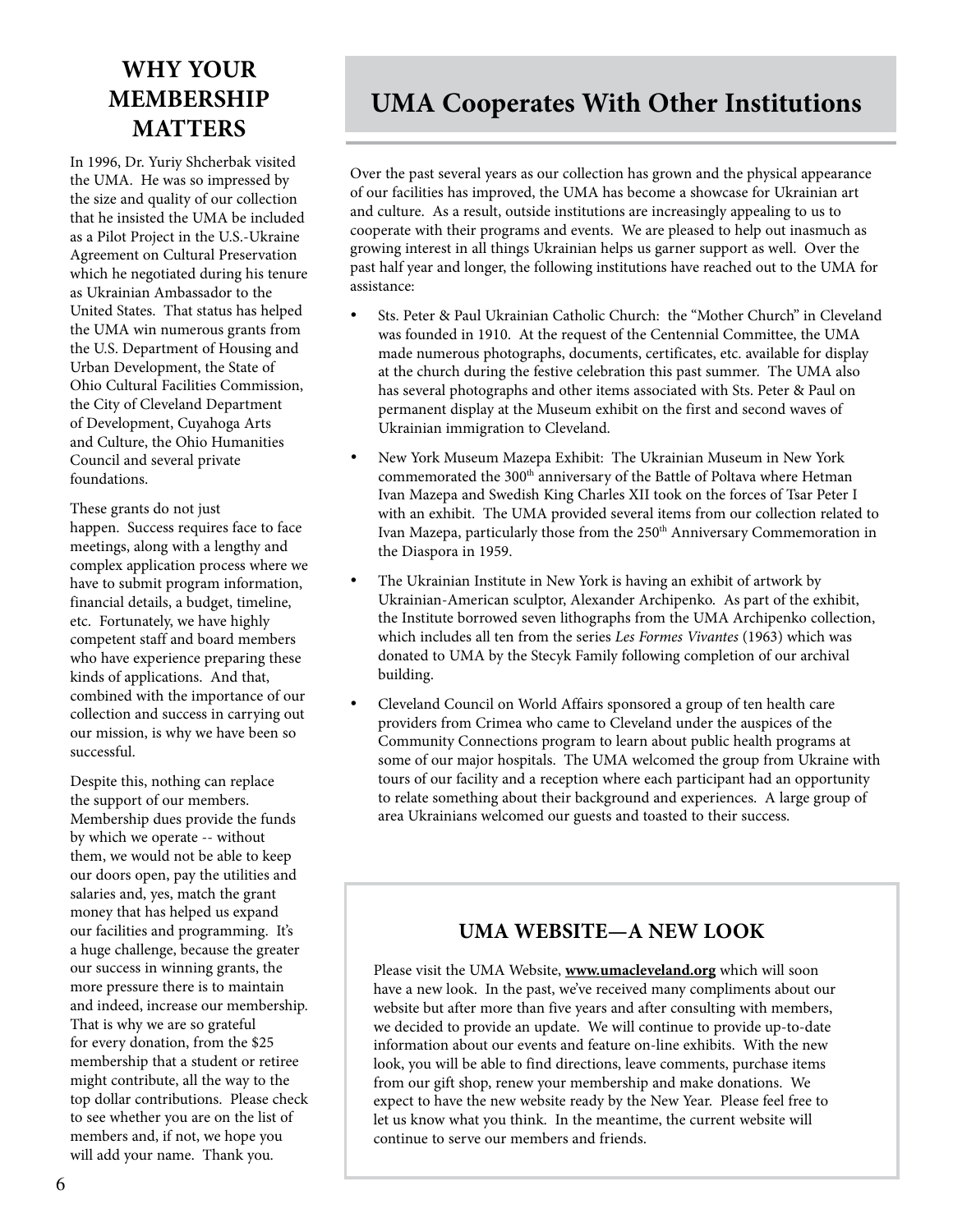#### **УМА СПІВПРАЦЮЄ З ІНШИМИ УСТАНОВАМИ**

За останніх кілька років по мірі того, як наша колекція зростає, і покращився вигляд наших приміщень, УМА став прикладом української культури і мистецтва. Тому інші установи стають більш привабливими нам для співпраці з їх програмами і міроприємствами. Ми з приємністю допомагаємо настільки це можливо, сподіваючись у відповідь дістати теж більше підтримки. За півроку до нас звернулися слідуючі установи:

- Церква Свв. Петра і Павла: матірна церква в Клівленді, заснована в 1910 році. На запит комітету для святкування 100-річчя церкви, УМА подав фотографії, документи, сертифікати, і т. ін., для показу в церкві на час святкування минулого літа. УМА також має ряд фотографій та інших речей, пов'язаних з історією церкви Свв. Петра і Павла в своїй постійно-діючій виставці про 1-шу і 2-гу хвилі еміграції українців в Клівленді.
- Виставка Мазепи в музею в Ню Йорку: Український музей в Ню Йорку вшанував виставкою 300-річчя битви під Полтавою, де гетьман Мазепа і шведський король Карлo XII боролися проти армії російського царя Петра I. УМА подав деякі експонати із своєї колекції, пов'язані з Мазепою, в основному ті, що залишилися від святкування 250-річчя в діяспорі в 1959 році.
- В Українському інституті в Ню Йорку проходить виставка мистецьких робіт українсько-американського скульптора Олександра Архипенка. Як частину цією витавки, інститут позичив сім літографій з колекції Архипенка в УМА із серії *Les Formes Vivantes* (1963), які були подаровані УМА родиною Стецик після завершення будівництва нашого архівного приміщення.
- **Cleveland Council on World Affairs** спонсорувала приїзд десяти медичних працівників з Криму до Клівленда під патронатом програми Громадських зв'язків для ознайомлення з оздоровчими програмами в кількох провідних шпиталях. УМА прийняв гостей з України, організувавши для них тур по наших приміщеннях і прийняття, на якому кожен з них мав можливість виступити і розповісти про свій досвід. Велика група тутешніх українців щиро вітала гостей, і було випито тост за їх успіхи.

### **НОВИЙ ВИГЛЯД ВЕБСАЙТУ УМА**

Відвідайте вебсайт УМА –**www.umacleveland.org**, який незабаром набере нового вигляду. В минулому ми діставали багато похвал про наш вебсайт, але пройшло вже п'ять років і порадившись із нашими членами ми вирішили обновити його. Ми будемо продовжувати подавати свіжу інформацію про наші події і показувати виставки он-лайн. В новому вигляді Ви зможете знайти вказівки, залишати ваші коментарі, купувати в подарунковій крамниці, відновлювати ваше членство і робити пожертви. Ми сподіваємося закінчити роботу над новим вебсайтом до Нового року. Висловіть свою думку щодо нового вебсайту. А зараз наш теперішній вебсайт продовжує служити нашим членам і друзям.

#### **ЧОМУ ВАШЕ ЧЛЕНСТВО Є ВАЖЛИВИМ**

В 1996 році д-р Юрій Щербак відвідав УМА. Він був так сильно вражений обсягом і якістю нашої колекції, що настояв на тому, щоб УМА було включено як **Pilot Project** за американсько-українською угодою для збагачення культури, про яку він вів переговори ще будучи послом України до США. Цей статус допоміг УМА виграти ряд ґрантів від **U. S. Department of Housing and Urban Development, the State of Ohio Cultural Faclilties Commission, the Ohio Humanities Council** та ряду інших приватних фундацій. Це не було такою легкою справою. Для досягнення успіху треба було ходити на зустрічі, пройти довгий і складний шлях заповнення аплікацій, в яких треба було подати інформацію про програми, фінансові деталі, бюджет, і т. ін. На щастя ми маємо компетентних працівників і членів Ради директорів, які знають, як працювати з подібними документами. І все це в поєднанні з цінністю нашої колекції та успіхом у виконанні нашої місії привело нас до успішного завершення цієї справи.

Окрім цього, ніщо не може замінити підтримки наших членів. Від членських внесків ми дістаємо фонди, з якими ми працюємо – без них ми не змогли б мати наші двері гостинно відчиненими, платити електрику, опал, тощо і заробітну плату і, звичайно, відповідати вимогам ґрантів, які сприяють розширенню наших програм і приміщень. Це нелегко, тому що чим більшим є наш успіх в отриманні ґрантів, тим є більший тиск для втримання і збільшення кількості членів. Тому ми щиро вдячні за кожну отриману нами пожертву, починаючи від \$25 членського внеску, який може заплатити кожен студент чи пенсіонер, і до аж найбільших сум. Перевірте, будь ласка, чи ви є в списку членів, і якщо ні, то ми сподіваємося, що Ви приєднаєте ваше імя. Дякуємо!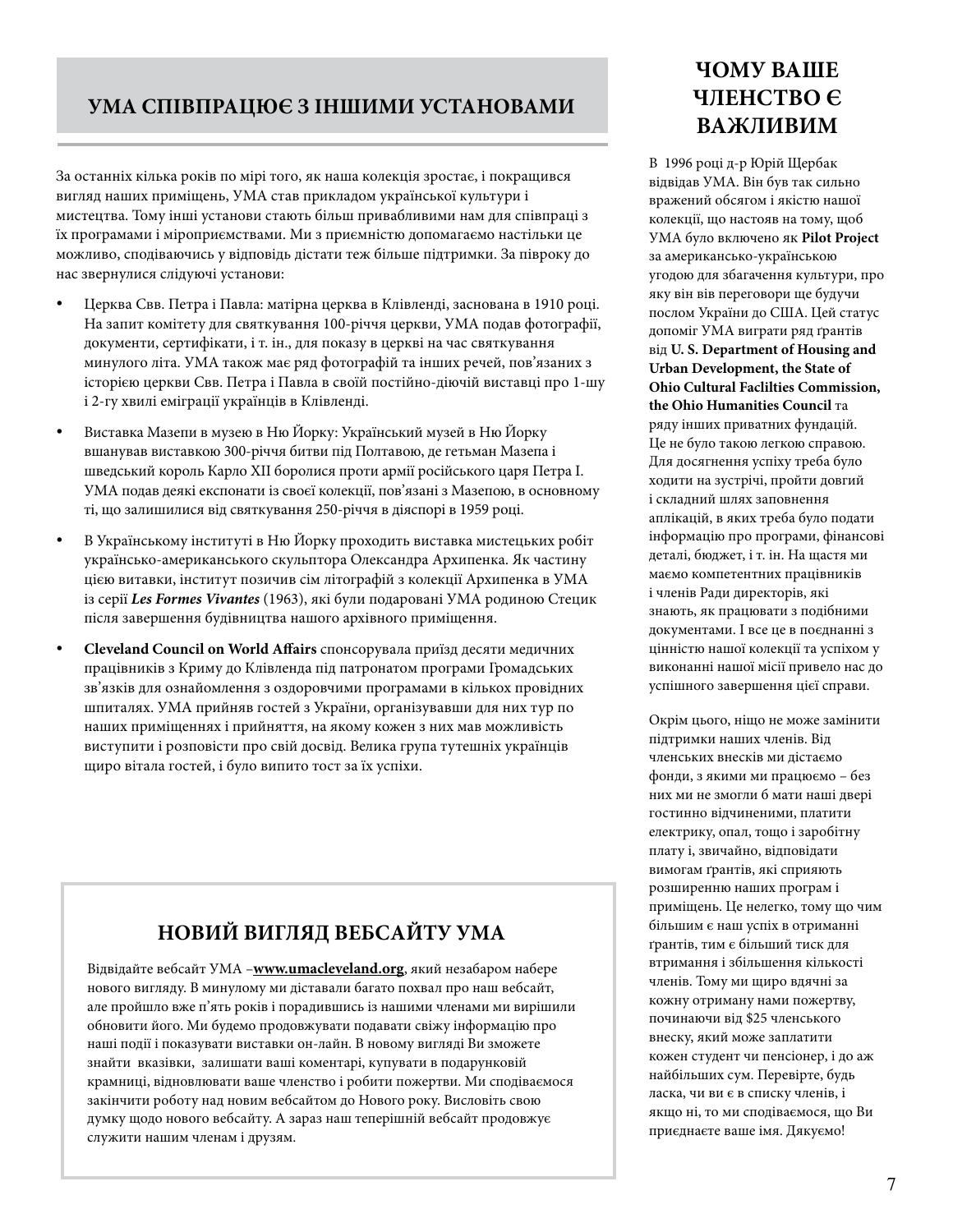#### Ukrainian Museum-Archives

#### Український Музей-Архів

1202 Kenilworth Avenue Cleveland, Ohio 44113 TEL. 216-781-4329 www. umacleveland.org

Our mission: *To preserve and share Ukrainian culture and the immigrant experience.*

*All donations are tax-deductible.*

*Ukrainian Museum-Archives is generously funded by Cuyahoga County residents through Cuyahoga Arts and Culture*

#### **Director Emeritus and Resident Scholar**

Andrew Fedynsky

#### **Staff**

Taras Szmagala, Sr., Executive Director Aniza Kraus, Curator Oleh Mahlay, Music Curator Walter Ciszkewycz, Merchandise Manager Diana Prodan, Development Director

#### **Board of Directors**

Paul Burlij, Chair, Land and Buildings Dr. Bohdan Czepak Mike Dobronos, Secretary Andrew Fedynsky Roman Kniahynyckyj Daria Kowcz Jakubowycz Danylo Kulchytsky Andy Martyniuk, Outreach and Education Chair Dr. Borys Pakush, Treasurer Myron Pakush, President Natalia Parkanzky Taras Szmagala Jr., Development Chair Oresta Zadony Slavko Zawadiwsky

#### **Advisors**

Marta Mudri, Collections Chair Dr. George Kalbous Dr. Natalie Kononenko Ihor Kowalysko Janis Purdy Elaine Woloshyn

## **Capital Improvements Update**

There have been a number of very visible changes at the UMA, most prominently the addition of a parking lot next door to our original building and archival building. In September, the UMA development team won approval from the City of Cleveland Landmarks Commission for improvements to the lot, including landscaping and decorative fencing. We are working necessary capital dollars to allow us to complete the project. In addition, the UMA will retain the garage—now named the UMA Annex Building. A team of professional craftsmen have repaired the roof and façade to make the exterior presentable after years of neglect. We are planning to route utilities to the building so that it can serve as a conservation laboratory and holding facility for new items which require quarantine, such as heavy wool textiles, etc. Finally, we are renovating the attic in the original building to provide work space and storage. The space now has separate heating/cooling and humidity controls. Once completed, the space will allow us to properly store portions of our growing collections and provide space for workers and volunteers.

#### **ГОЛОВНІ ВДОСКОНАЛЕННЯ**

Ми маємо кілька очевидних змін в УМА, і в першу чергу це нова паркова площа збоку від нашого основного будинку. У вересні група розвитку УМА одержала згоду від **City of Cleveland Landmark's Commission** на перебудову площі, включно з землевпорядкуванням і декоративною огорожею. Ми стараємося вкластися в необхідні капітальні кошти, щоб завершити проєкт. Окрім цього, УМА залишив собі ґараж – тепер це додаткове приміщення УМА. Група професійних майстрів відремонтувала дах і фасад , щоб зробити зовнішній вигляд будинку більш привабливим. Ми плануємо підвести комунікації до будинку, це дасть змогу використовувати приміщення як консерваційну лабораторію і склад для нових експонатів, котрі потребують карантинний час, як приміром вироби з вовни, і т. п.

Нарешті ми відновлюємо стрих в старому буднику, щоб розширити робочий простір і місце для складання. Місце має тепер осібну систему охолодження та огрівання, а також контроль вологості. Після завершення всіх робіт це дозволить нам краще зберігати частини нашої зростаючої колекції і дасть більше місця для роботи працівників і волонтерів.



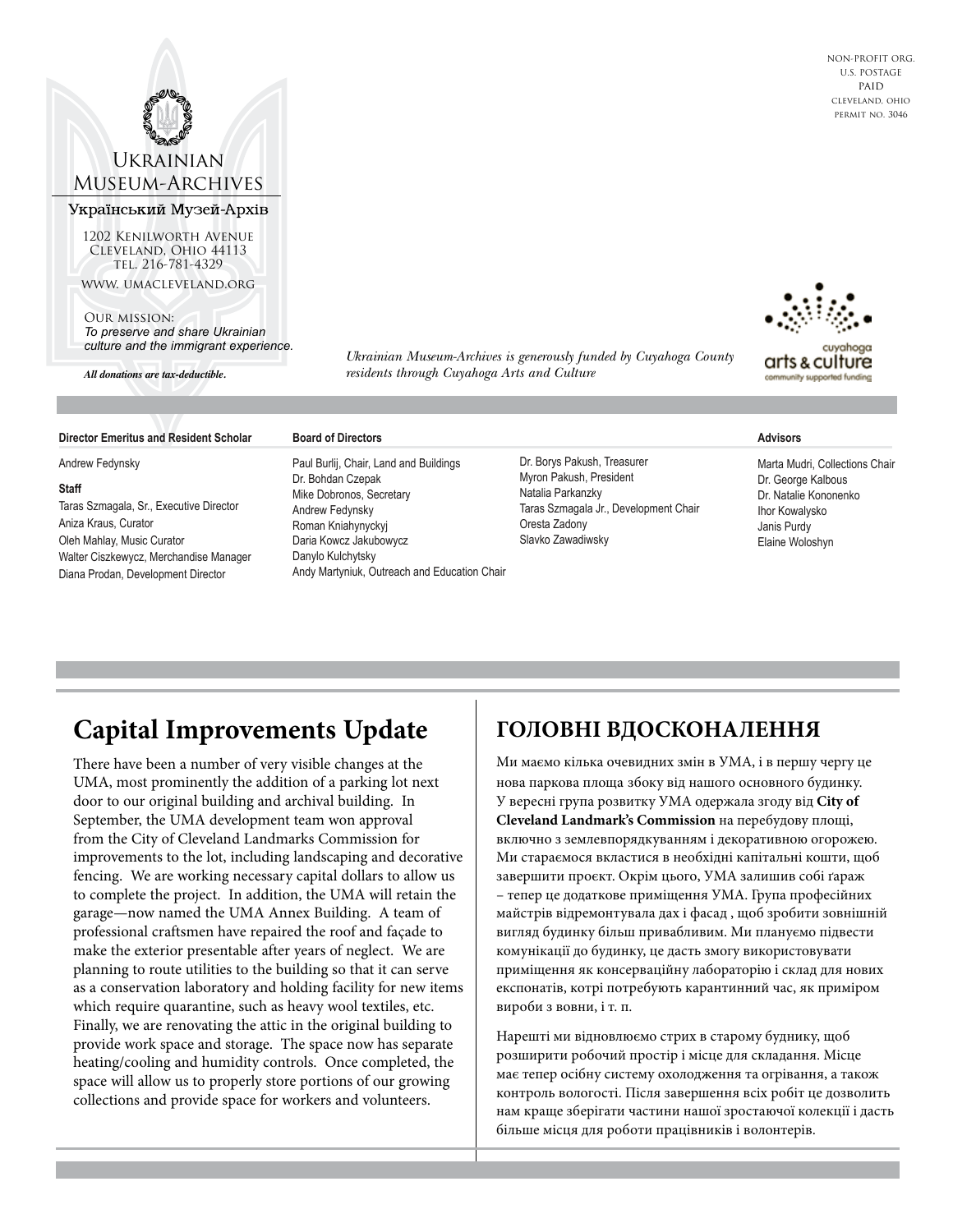

#### **HNIZDOVSKY RAFFLE**

*First Ukrainian Church in America* Limited edition produced for U.S. Congressional Delegation **Raffle to take place at the UMA Christmas Party December 10, 2010 at 9 p.m.** *Winner need not be present.*  **Tickets are \$5 and for sale in the gift shop or by calling the Museum office at 216-781-4329.**

# **UMA Christmas Party**

## Please join us on Friday, December 10<sup>th</sup> at 6:00 for **our annual Christmas Party, now in its 22nd year.**

This is a holiday tradition in Cleveland's Ukrainian community and in the Tremont neighborhood that has been celebrated every year since 1989. There is no agenda other than celebrating the season of peace and joy. In previous years, we've welcomed carolers who sing traditional Ukrainian Christmas carols as well as surprise guests. For the first time, we will have off-street parking available for early arrivals. As always, the party is the second Friday in December at 6:00 p.m.

## **Різдвяна вечірка УМА ввечері. Отже, ласкаво просимо на Різдвяну вечірку в п'ятницю 10 грудня о 6:00!**

Це святкова традиція української громади Клівленда і околиці Тремонт від 1989 року. Немає нічого кращого, ніж святкувати Різдво в мирі та радості. Попередніх років ми приймали колядників, які співали традиційні українські колядки. Цього року вперше ми маємо паркову площу для гостей, які прибудуть швидше. Як звичайно, вечірка відбудеться в другу п'ятницю грудня о 6-ій год.

## **Hnizdovsky Exhibit**

Jacques Hnizdovsky (1915-85) is one of the most prominent and beloved Ukrainian artists of the 20<sup>th</sup> Century. His stunning and often dazzlingly intricate woodcuts are instantly identifiable as coming from his steady hand. His works not only decorate the walls of many a Ukrainian-American home, they are also found in the collections of such world-class institutions as the Cleveland Museum of Art, the Museum of Fine Arts in Boston, the National Museum of American Art and the White House. The UMA exhibit of his work is unusual because it features Hnizdovsky's oil paintings, which are relatively rare in the maestro's prolific output. The exhibit honors this seminal artist on the 25<sup>th</sup> anniversary of his passing. In connection with the exhibit, please see the dozens of Hnizdovsky prints which are on sale at the UMA gift shop, including several we had not had for sale before. The exhibit will be up until January 4, 2011.

#### **Виставка Гніздовського**

Яків Гніздовський (1915-85 ) є одним з найвидатніших і найулюбленіших українських мистців 20-го століття. В його сильних і часто вражаюче-складних дереворитах можна одразу впізнати стійку руку мистця. Його роботи не тільки прикрашають стіни багатьох українсько-американських домів, їх також можна зустріти в таких світового класу



закладах, як Музей мистецтва в Клівленді, Музей прекрасних мистецтв у Бостоні, Національному музеї американського мистецтва і в Білому домі. Виставка в УМА є незвичною, тому що на ній виставлені живописні роботи майстра, а картини олійними фарбами є рідкістю в плодовитому наробкові художника. Виставка вшановує 25 річницю смерті талановитого мистця. Окрім виставки запрошуємо переглянути десятки гравюр, які УМА має на продаж в подарунковій крамниці, в тому числі кілька, яких ми не мали ще на продажі. Виставка буде чинною до 4 січня 2011 року.